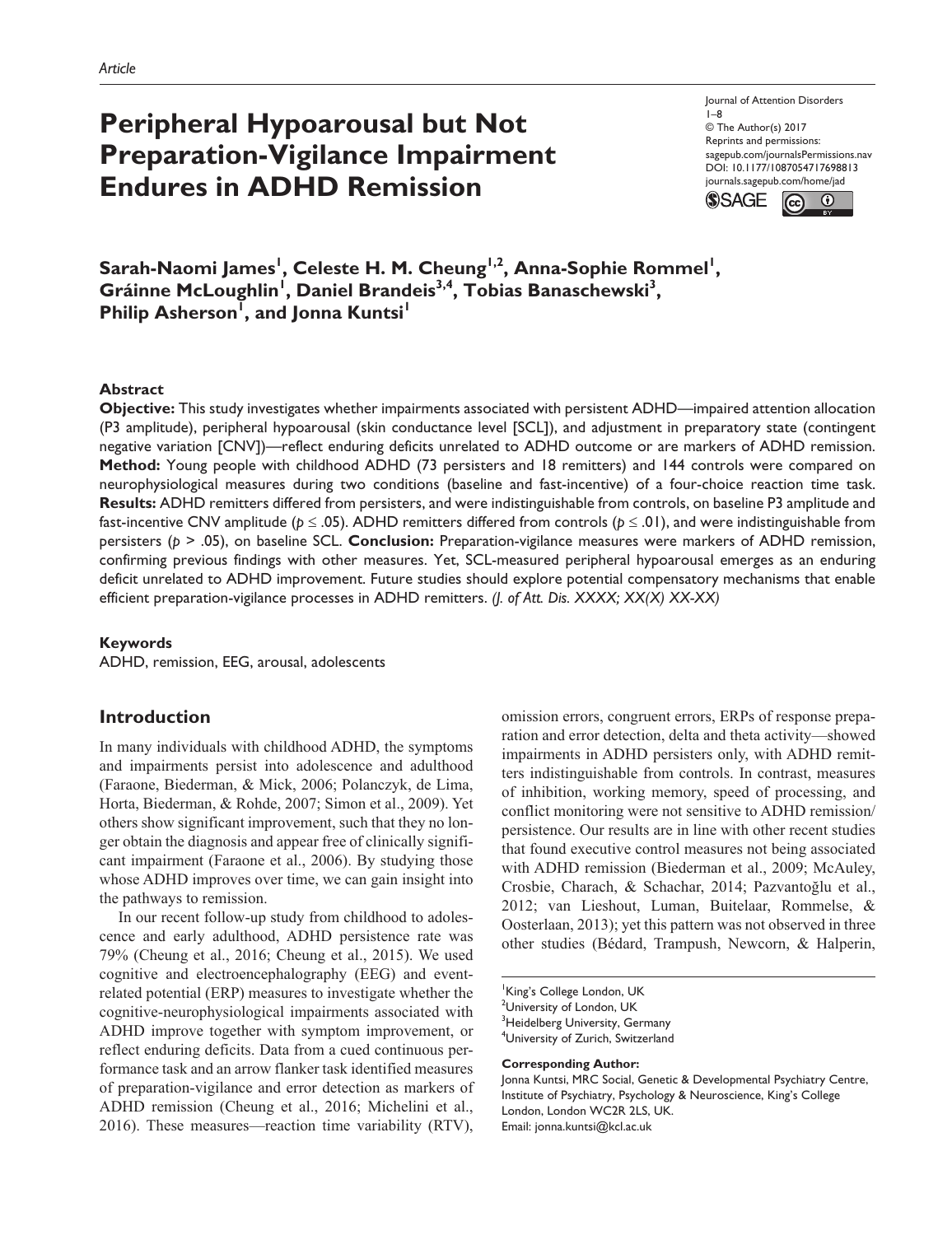2010; Francx et al., 2015; Halperin, Trampush, Miller, Marks, & Newcorn, 2008).

Further candidates as markers of remission are other measures that show malleability in individuals with ADHD. Using the Fast Task, a four-choice reaction time task under two conditions (a slow, unrewarded baseline condition and a fast condition with rewards), we have studied the extent to which individuals with persistent ADHD can improve their performance and associated neurophysiological functions between the two conditions. The baseline condition of the Fast Task induced impairments in RTV, attention allocation (P3 amplitude), and hypoarousal (skin conductance [SC] level [SCL]) in adolescents and young adults with persistent ADHD, but each of these improved significantly between conditions in the persistent ADHD group, indicating malleability of these measures in individuals with ADHD (Cheung et al., in press; James, Cheung, Rijsdijk, Asherson, & Kuntsi, 2016). In the fast-incentive condition, individuals with persistent ADHD were indeed now indistinguishable from controls on attention allocation (P3) and peripheral arousal (SCL), yet another impairment was still observed, as the participants with persistent ADHD, unlike controls, were not able to adjust their preparatory state (contingent negative variation [CNV] amplitude) in a changed context (Cheung et al., in press; James et al., 2016).

Although our recent analyses indicated that RTV consistently emerges as a marker of remission across various tasks, the most robust effect was in the Fast Task (Cheung et al., 2016; Michelini et al., 2016). However, it is unclear whether other impairments that emerged on the Fast Task in ADHD persisters are similarly markers of ADHD remission, or reflects enduring deficits. Here, we compare the group differences between ADHD persisters, remitters, and controls on attenuated attention allocation (P3 amplitude) and peripheral hypoarousal (SCL) in the baseline condition, and attenuated preparatory state (CNV amplitude) in the fast-incentive condition of the Fast Task to investigate how these impairments relate to ADHD outcome.

# **Method**

## *Sample*

The sample consists of 279 participants, who were followed up on average 5.8 years (standard deviation [*SD*] = 1.1 years) after initial assessments: A total of 110 had a diagnosis of combined-type ADHD in childhood (10 sibling pairs and 90 singletons), and 169 were control participants (76 sibling pairs and 17 singletons). Full details on this sample can be found elsewhere (Cheung et al., 2016; Cheung et al., 2015). Briefly, participants with ADHD were initially recruited from specialized ADHD clinics (Kuntsi et al., 2010), and control participants from schools in the United Kingdom. Exclusion criteria at both assessments included

IQ <70, autism, epilepsy, brain disorders, and any genetic or medical disorder associated with externalizing behaviors that might mimic ADHD. Among those with childhood ADHD, 87 (79%) continued to meet clinical (*DSM-IV*) levels of ADHD symptoms and impairment (ADHD "persisters"), whereas 23 (21%) were below the clinical cutoff (ADHD "remitters"; Cheung et al., 2016; Cheung et al., 2015). Almost half (47%) of the participants with childhood ADHD were being treated with stimulant medication at follow-up. Parents of all participants gave informed consent following procedures approved by the London-Surrey Borders Research Ethics Committee (09/H0806/58).

From the original follow-up sample, 252 participants (82 ADHD persisters, 18 ADHD remitters, 78 controls, and 74 control siblings) had SC measured (as SC data collection only started after initial participants had already been assessed). Due to SC equipment failure, 10 ADHD-persistent participants and eight control participants were excluded. For analyses, both members of control sibling pairs formed the control group ( $n = 144$ ); siblings of ADHD probands were excluded unless they had an ADHD diagnosis themselves. The final sample consisted of 73 ADHD persisters (71 singletons and one sibling pair; mean age  $= 18.1$  years, *SD* = 2.9 years), 18 ADHD remitters (18 singletons; mean age = 19.05 years,  $SD = 2.68$  years), and 144 controls (72) sibling pairs; mean age  $= 17.3$  years,  $SD = 2.15$  years; Supplementary Material I). At follow-up, ADHD persisters, remitters, and controls differed in age and IQ, and there were significantly more males in the remitted group than in the other two groups (Supplementary Material I).

## *Procedure*

Participants were recontacted by telephone and scheduled for a follow-up clinical interview and a cognitive-EEG assessment with simultaneous SC assessment. The Fast Task was administered as part of a longer assessment session. For those prescribed stimulants, a 48-hr ADHD medication–free period was required. All participants were asked to abstain from caffeine, smoking, and drug and alcohol use on the day of testing, and subsequent adherence questions were asked on the day. Face-to-face or telephone clinical interviews were administered to the parent of each ADHD proband shortly before or after the participant's assessment.

#### *Measures*

*IQ.* The vocabulary and block design subtests of the Wechsler Abbreviated Scale of Intelligence (WASI; Wechsler, 1991) were administered to all participants to derive an estimate of IQ.

*ADHD diagnosis.* The diagnostic interview for ADHD in adults (DIVA; Kooij & Francken, 2007) was conducted by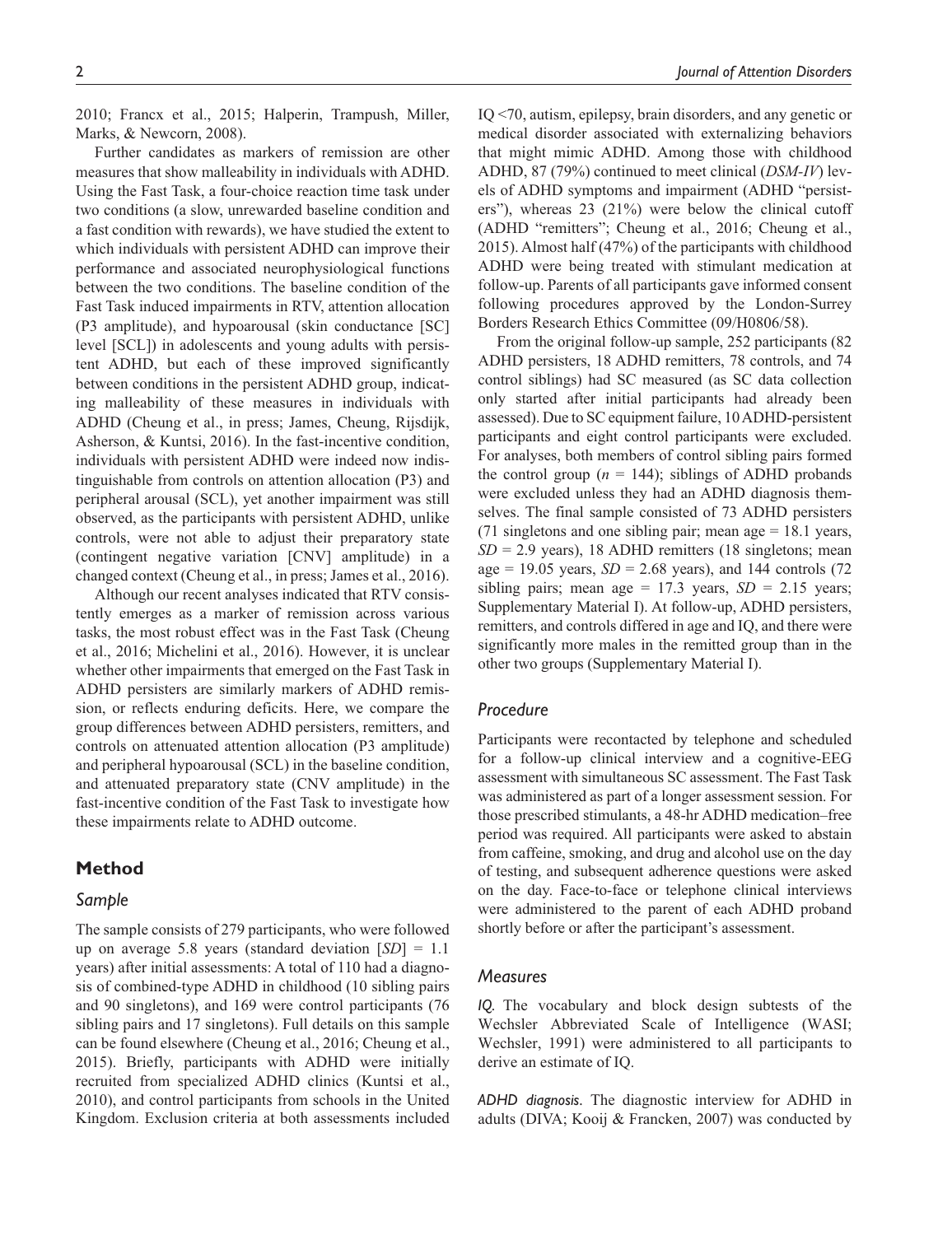trained researchers with parents of the ADHD probands, to assess Diagnostic and Statistical Manual of Mental Disorders (4th ed.; *DSM-IV*; American Psychiatric Association, 1994) defined ADHD presence and persistence for the sample. Evidence of impairment commonly associated with ADHD was assessed with the Barkley's Functional Impairment Scale (BFIS; Barkley & Murphy, 2006) during interviews with parents. Each item ranges from 0 (*never* or *rarely*) to 3 (*very often*). Participants were classified as "affected" at follow-up if they scored a "yes" on ≥six items in either the inattention or hyperactivity/impulsivity domains on the DIVA and if they scored ≥2 on two or more areas of impairments on the BFIS.

*The Fast Task.* The slow-unrewarded (baseline) condition followed a standard warned four-choice reaction time (RT) task (Andreou et al., 2007). A warning signal (four empty circles, arranged side by side) first appeared on the screen. At the end of the fore period (presentation interval for the warning signal), the circle designated as the target signal for that trial was filled (colored) in. Participants were asked to press the response key that directly corresponded to the position of the target stimulus. Following a response, the stimuli disappeared from the screen and a fixed intertrial interval of 2.5 s followed. Speed and accuracy were emphasized equally. If the child did not respond within 10 s, the trial terminated. To investigate the extent to which a response style characterized by slow and variable speed of responding can be maximally reduced, the task includes a comparison condition that uses a fast event rate (fore period of 1 s) and incentives. This condition started immediately after the baseline condition and consisted of 80 trials and a fixed intertrial interval of 2.5 s (Andreou et al., 2007; James et al., 2016; more detail can be found in Supplementary Material II). The fast-incentive condition is always administered after the baseline condition.

*EEG recording and preprocessing.* The EEG was recorded from 62 channel DC (direct current)-coupled recording system (extended 10-20 montage), with a 500 Hz sampling rate, impedances kept below 10 kO, and FCz as the reference electrode. The electrooculograms (EOGs) were recorded from electrodes above and below the left eye and at the outer canthi. The EEG data were analyzed using Brain Vision Analyser Version 2.0 (Brain Products, Germany). After down-sampling the data to 256 Hz, the EEG data were rereferenced to the average and filtered offline with digitally band-pass (0.1-30 Hz, 24 dB/oct) Butterworth filters. Ocular artifacts were identified from the data using independent component analysis (ICA). The extracted independent components were manually inspected, and ocular artifacts were removed by back-projection of all but those components. Data with other artifacts exceeding +100mV in any channel were rejected. All averages contained at least 20 sweeps. P3 amplitude was analyzed as the area amplitude measure ( $\mu$ V\*ms) at Pz between 250 and 450 ms, to reduce bias due to the varying noise levels induced by the different task conditions (Luck, 2012). For the P3 analyses, all the accepted trials were baseline-corrected using a prestimulus baseline of 200 ms. The mean amplitudes of this pretarget period (−200 ms to 0 ms, using a technical zero baseline as in previous CNV work; Albrecht et al., 2013; Banaschewski et al., 2003) at Cz were also analyzed separately as a CNV measure. This short interval not only corresponded to the P3 baseline but also captured the short CNV in the fast-incentive condition with its 1-s cue target interval (Cheung et al., in press).

*Skin conductance (SC).* SC data were measured by attaching a pair of reusable 8 mm diameter silver-silver chloride electrodes on the palm of the hand (thenar eminence and hypothenar eminence) of participant's nondominant hand at the start of the testing session. A nonsaline gel was used to increase impedance and help establish an electrical signal. A constant imperceptible voltage (0.5 V) was applied. SC was recorded using PSYCHLAB SC5 24 bit equipment system, which has an absolute accuracy of  $\pm 0.1$   $\mu$ S (PSY-CHLAB, UK; James et al., 2016). SC data values were calculated using a SC system which is based on a SC sigmoid-exponential model that allows the tonic measure of SCL to be disentangled from phasic, stimulus-associated, skin conductance responses (SCRs), and further allows the decomposition of overlapping SCRs (Boucsein, 2012; Figner & Murphy, 2011; Lim et al., 1997; Williams et al., 2001). This system, therefore, is appropriate to use in conditions with long and short interstimulus intervals (Williams et al., 2000). The statistical model was applied to each condition, as a whole. Means of SCL were calculated per participant, across each condition (James et al., 2016).

## *Statistical Analyses*

Age was used as a covariate in all analyses. Analyses were initially performed without controlling for IQ, but we subsequently reran all analyses with IQ as a covariate to examine IQ effects. Gender was not included as a covariate in the group analyses to avoid controlling for ADHD status (Cheung et al., 2016; James et al., 2016; Michelini et al., 2016). Instead, we explored the effect of gender by rerunning all analyses with the females  $(n = 15)$  removed; the pattern of results remained the same (results are available from first author upon request). RTV and SCL data were skewed and transformed using the optimized minimal skew (lnskew0) command in Stata Version 11.1 (Stata Corporation, College Station, Texas). As these were sibling data, the data were analyzed using random intercept models and regression in Stata. The random intercept model is a multilevel regression model that can be used as an alternative to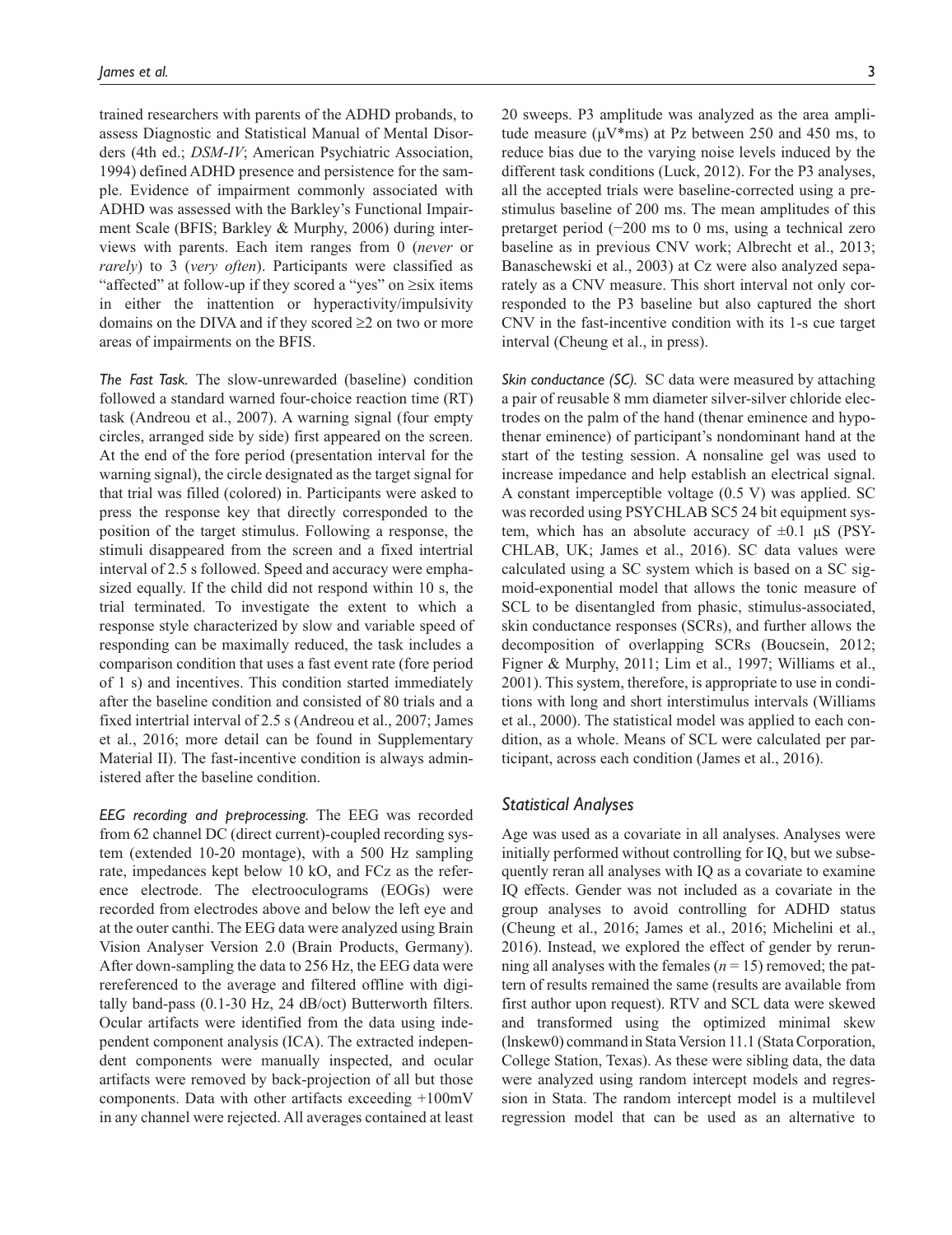ANCOVA to control for genetic relatedness (where both siblings from a pair are included in analyses) in a repeated-measures design, using a "robust cluster" command to estimate standard errors (Cheung et al., 2016; Tye et al., 2012; Wood, Asherson, Rijsdijk, & Kuntsi, 2009). We first computed the main effects of group (ADHD persistent vs. ADHD remittent vs. controls), condition (baseline vs. fast-incentive), and group-by-condition interactions for all measures. Post hoc analyses were then conducted to investigate the differences between ADHD remitters and persisters, and controls. Means and *SD*s of measures in the baseline and fast-incentive condition are reported in Supplementary Material I. Cohen's *d* effect sizes were calculated (Supplementary Material I), where 0.2 is considered a small effect, 0.5 a medium effect, and 0.8 a large effect. By controlling for differences in the baseline condition, we were additionally able to investigate whether groups differed in the slope from the baseline to fast-incentive condition, indexing the degree of change. Pearson correlations were also conducted on these measures to examine their associations with DIVA ADHD symptom scores, and clinical impairment within those who had a childhood ADHD diagnosis, with age and gender included as covariates.

# **Results**

The results for comparisons involving the ADHD-remittent group are new (apart from baseline RTV; Cheung et al., 2016) and are the focus of the present study. For ease of comparison and completeness, here we also report on the statistics from the ADHD-persistent and control comparisons, which have previously been reported (Cheung et al., in press; James et al., 2016). However, the sample included in the current study is not exactly the same as reported in our previous studies, as we included only participants with complete SC measures.

## *RTV*

For RTV data, a random intercept model indicated a significant main effect of condition  $(z = -10.26, p < .01)$ , main effect of group ( $z = 4.37$ ,  $p < .01$ ), but no main group-bycondition interaction ( $z = -0.73$ ,  $p = .46$ ; Figure 1a). Post hoc analyses revealed that, in the baseline condition, ADHD remitters had significantly decreased RTV compared with ADHD persisters (*t* = −2.49, *p* < .05, *d* = 0.79), but did not differ from controls  $(t = 1.21, p = .12, d = 0.17)$ ; ADHD persisters had significantly increased RTV compared with controls ( $t = 7.06$ ,  $p < .05$ ,  $d = 1.20$ ). In the fast-incentive condition, ADHD remitters had significantly decreased RTV compared with ADHD persisters  $(t = -1.62, p < .05,$  $d = 0.47$ ) but did not differ from controls ( $t = 1.40$ ,  $p = .10$ ,  $d = 0.31$ ; Figure 1a); ADHD persisters had significantly increased RTV compared with controls ( $t = 6.16$ ,  $p < .05$ ,



**Figure 1.** Group comparisons on (a) RTV, (b) CNV at Cz, (c) P3 amplitude at Pz, and (d) SCL across baseline and fastincentive conditions of the Fast Task in ADHD remitters (ADHD-R; in green), ADHD persisters (ADHD-P; in red), and control participants (Controls; in blue). *Note.* Data from ADHD persisters and control participants in the full sample have already been presented for RTV, CNV, and P3 (Cheung et al., in press), and SCL (James, Cheung, Rijsdijk, Asherson, & Kuntsi, 2016), but for ease of comparison, results specific to this analysis have been replicated here with the additional ADHD remitter group. RTV  $=$  reaction time variability; CNV  $=$  contingent negative variation; SCL  $=$ skin conductance level.

 $d = 0.90$ . The within-group decrease from the baseline to fast-incentive condition was significant in ADHD remitters (*t* = −2.34, *p* < .05), ADHD persisters (*t* = −8.09, *p* < .05), and controls  $(t = -8.09, p < .05)$ . The slope in RTV (indexing the degree of change from the baseline to the fast-incentive condition) in ADHD remitters was significantly less steep compared with ADHD persisters  $(t = -1.87, p = .05, d$  $= 0.47$ ), but was not significantly different compared with controls ( $t = 0.58$ ,  $p = .56$ ,  $d = 0.12$ ). The slope in RTV was significantly greater in ADHD persisters compared with controls  $(t = -2.26, p < .05, d = 0.31)$ .

## *CNV Amplitude*

For CNV amplitude, a random intercept model indicated a significant main effect of condition  $(z = -15.37, p < .01)$ , main effect of group ( $z = 2.59$ ,  $p < .05$ ), and a trend level significance of group-by-condition interaction  $(z = -1.66$ ,  $p = .09$ ; Figure 1b). Post hoc analyses revealed that, in the baseline condition, ADHD remitters did not differ in CNV amplitude compared with ADHD persisters  $(t = 0.57, p <$ .51) or controls (*t* = 1.17, *p* < .24; Figures 1b and 2a); ADHD persisters also did not differ in CNV amplitude compared with controls ( $t = 0.80$ ,  $p = .21$ ,  $d = 0.13$ ). In the fast-incentive condition, ADHD remitters showed significantly increased CNV amplitude, compared with ADHD persisters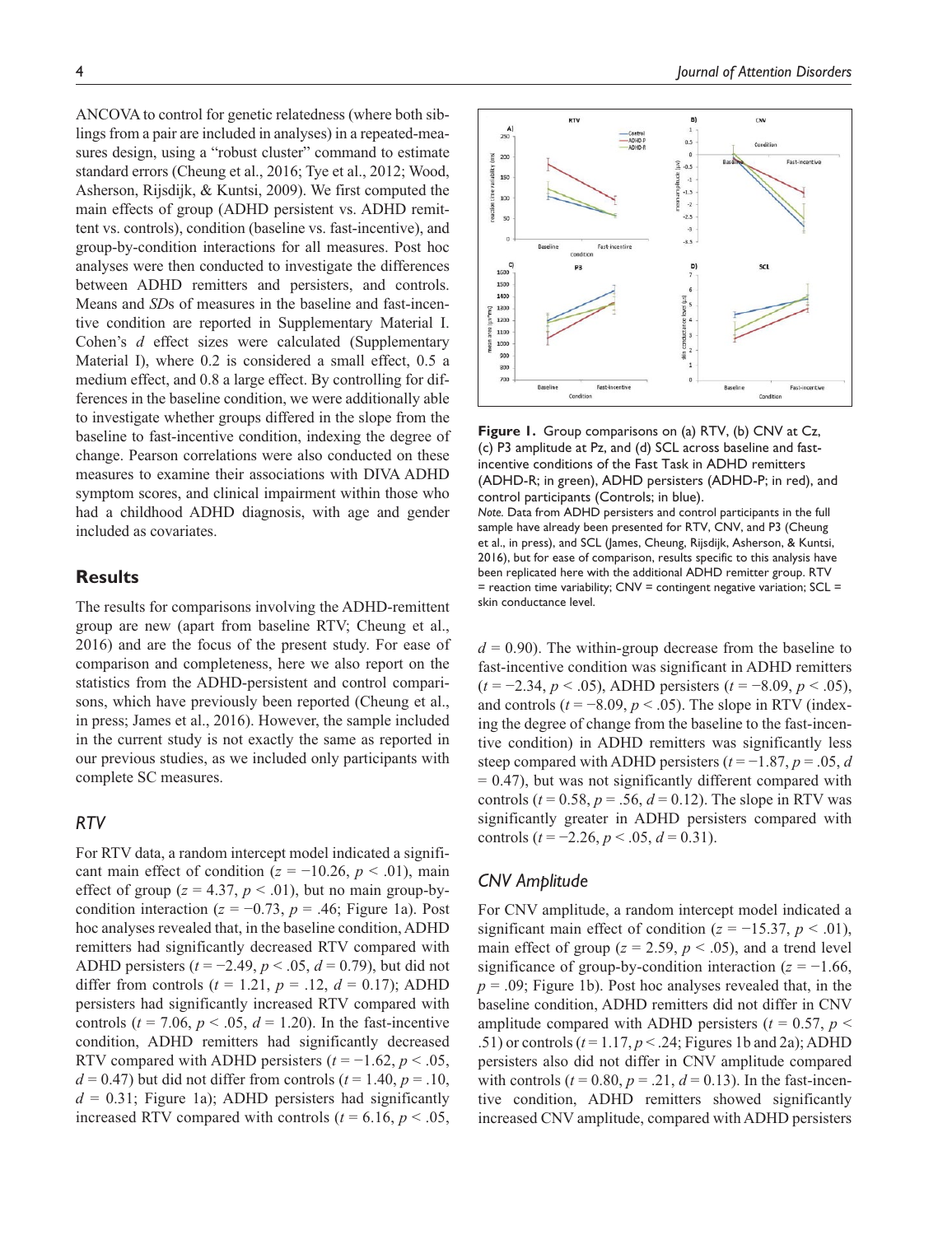**Figure 2.** Grand averages for stimulus-locked ERPs of the CNV at Cz electrode between −200 and 0 ms (shown on the left), and of the P3 at Pz electrode between 250 and 450 ms (shown on the right), in both the (a and b) baseline and (c and d) fast-incentive conditions of the Fast Task in ADHD remitters (ADHD-R; in green), ADHD persisters (ADHD-P; in red), and control participants (Controls; in blue), with topographic maps. *Note.* Data from ADHD persisters and control participants in the full sample have already been presented for CNV and P3 (Cheung et al., in press), but for ease of comparison, results specific to this analysis have been replicated here with the additional ADHD remitter group. ERP = event-related potential; CNV = contingent negative variation.

 $(t = 2.44, p < .01, d = 0.74)$ , but were not significantly different compared with controls  $(t = -0.12, p = .91, d = 0.02;$ Figures 1b and 2c); ADHD persisters had significantly decreased CNV amplitude compared with controls (*t* = 4.72,  $p < .05$ ,  $d = 0.76$ ). There was a significant withingroup increase in CNV amplitude from the baseline to fastincentive condition in ADHD remitters  $(t = 5.01, p < .01)$ , ADHD persisters (*t* = 5.35, *p* < .05), and controls (*t* = 12.81,  $p < .05$ ). In ADHD remitters, the slope in CNV amplitude (indexing the degree of change from the baseline to the fastincentive condition) was significantly steeper compared with ADHD persisters  $(t = 3.25, p < .01, d = 0.88)$ , but did not differ compared with controls  $(t = -0.79, p = .43, d =$ 0.19); the slope in CNV amplitude was significantly steeper in controls compared with ADHD persisters  $(t = 4.34, p <$  $.01, d = 0.68$ .

## *P3 Amplitude*

For P3 amplitude, a random intercept model indicated a significant main effect of condition ( $z = 47.76$ ,  $p < .01$ ), but no main effect of group ( $z = -0.09$ ,  $p = .92$ ), or group-by-condition interaction  $(z = -0.24, p = .81;$  Figure 1c). Post hoc analyses revealed that, in the baseline condition, ADHD remitters showed significantly increased P3 amplitude compared with ADHD persisters  $(t = 3.51, p < .05, d = 0.56)$ , but were not different compared with controls  $(t = -1.64, p = .12, d = 0.18;$  Figures 1c and 2b); ADHD persisters had significantly decreased P3 compared with controls ( $t = 1.88$ ,  $p < .05$ ,  $d =$ 0.30). In the fast-incentive condition, ADHD remitters were not significantly different in P3 amplitude compared with ADHD persisters  $(t = 1.22, p < .01, d = 0.20)$  or controls  $(t = 1.22, p < .01, d = 0.20)$ −0.22, *p* = .81, *d* = 0.13; Figures 1c and 2d); ADHD persisters did not differ in P3 amplitude compared with controls  $(t =$ 1.20,  $p < 1.2$ ,  $d = 0.31$ ). There was a significant within-group increase in P3 amplitude from the baseline to fast-incentive condition in ADHD remitters  $(t = 23.44, p < .01)$ , ADHD persisters ( $t = 26.84$ ,  $p < .05$ ), and controls ( $t = 32.90$ ,  $p < .05$ ). The slope in P3 amplitude between the baseline and fastincentive condition in ADHD remitters was significantly less than in ADHD persisters  $(t = 2.22, p < .05, d = 0.57)$ , but did not differ from controls  $(t = 1.51, p = .13, d = 0.31)$ ; the slope in P3 amplitude was significantly greater in ADHD persisters, compared with controls ( $t = 1.45$ ,  $p < .05$ ,  $d = 0.31$ ).

## *SCL*

For SCL data, a random intercept model indicated a significant main effect of condition ( $z = 25.43$ ,  $p < .01$ ), a significant group-by-condition interaction ( $z = 2.33$ ,  $p < .05$ ) but no significant main effect of group (*z* = −0.34, *p* = .73; Figure 1d). Post hoc analyses revealed that, in the baseline condition, ADHD remitters did not differ from ADHD persisters  $(t = -0.52, p = .61, d = 0.15)$ , but had decreased SCL compared with controls  $(t = -3.70, p < .01, d = 0.89;$  Figure 1d). In the fast-incentive condition, no group differences emerged between ADHD remitters and ADHD persisters  $(t = 0.23, p = .81, d = 0.08)$ , or between ADHD remitters and controls  $(t = 0.30, p = .77, d = 0.09)$ . Analyses between ADHD persisters and controls in the identical sample have previously been reported: ADHD persisters had significantly decreased SCL compared with controls in the baseline condition ( $t = -5.64$ ,  $p < .001$ ), but the groups did not differ in the fast-incentive condition ( $t = 1.10$ ,  $p = .27$ ; James et al., 2016). The within-group increase in SCL from the baseline to fast-incentive condition was significant in ADHD remitters  $(t = 8.86, p < .01)$ . Significant withingroup increases in SCL, from the baseline to fast-incentive condition, in ADHD persisters and controls have previously been reported ( $t = 7.52$ ,  $p < .01$ ,  $t = 6.44$ ,  $p < .01$ , respectively; James et al., 2016). The slope in SCL between the baseline and fast-incentive condition in ADHD remitters did not differ from ADHD persisters  $(t = 0.20, p = .84, d =$ 0.06) or controls  $(t = 1.03, p = .31, d = 0.24)$ ; the slope in SCL was steeper in ADHD persisters, compared with controls ( $t = 1.94$ ,  $p < .05$ ,  $d = 0.31$ ).

The analyses were rerun separately with the following adjustments using IQ as a covariate, using a male-only sample, and using indicated drug and alcohol use as covariates; the significance of results remained unchanged (results available from first author by request).

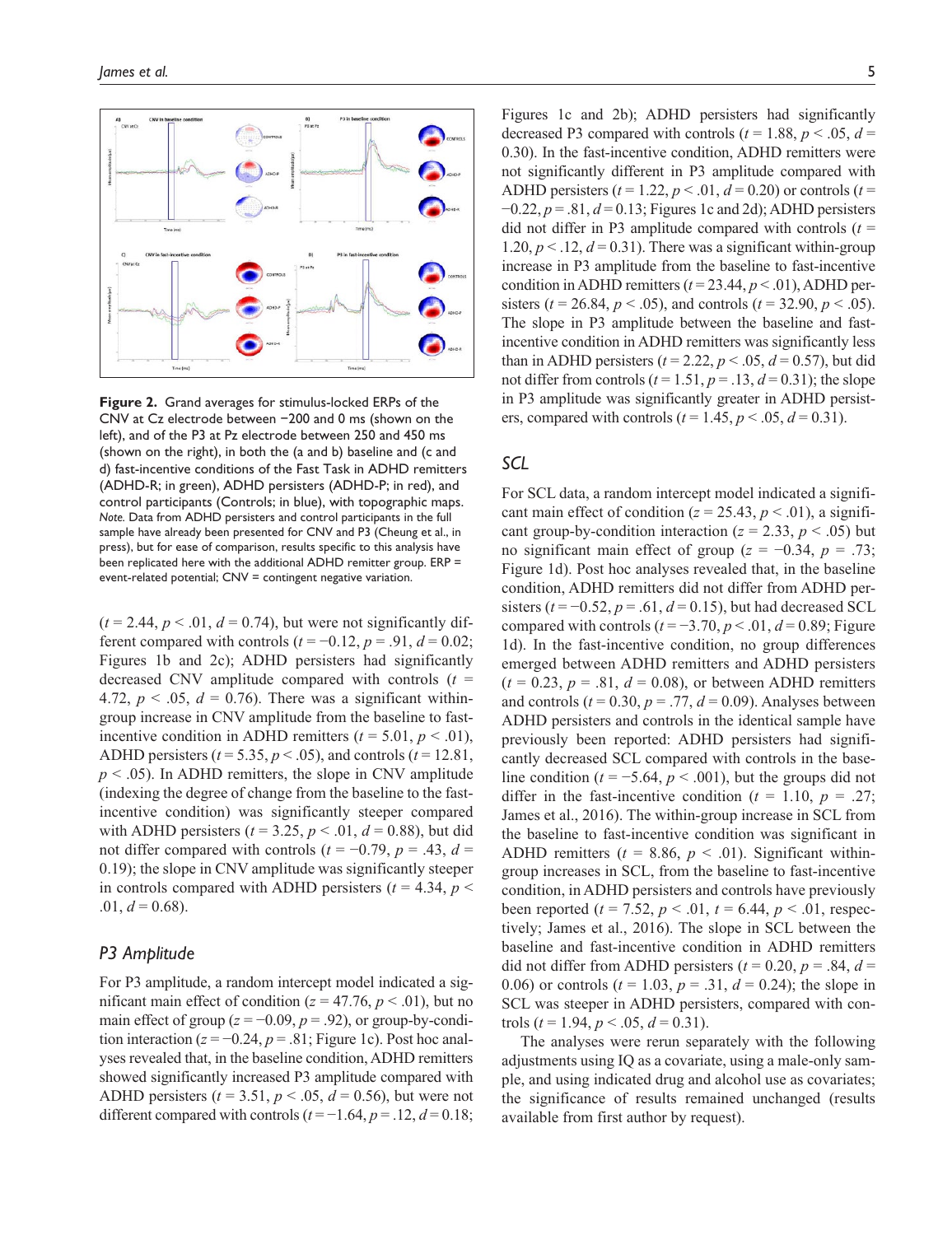**Table 1.** Pearson Correlations (Two-Tailed) of Cognitive Performance (RTV), ERP (CNV Amplitude and P3 Amplitude), and Skin Conductance (SCL) Measures With Interview-Based DIVA ADHD Symptoms and BFIS Clinical Impairment Within the ADHD Group Only (*n* = 91), Without Controlling for IQ.

|                          | <b>ADHD</b> symptoms | Impairment<br>r |
|--------------------------|----------------------|-----------------|
|                          | r                    |                 |
| Baseline condition       |                      |                 |
| <b>RTV</b>               | $.20^{a*}$           | $.27^{a*}$      |
| <b>CNV</b>               | .20                  | .05             |
| P <sub>3</sub>           | $-.16$               | $-.36*$         |
| <b>SCL</b>               | .01                  | $-.18$          |
| Fast-incentive condition |                      |                 |
| <b>RTV</b>               | .13                  | .15             |
| <b>CNV</b>               | .18                  | $.30*$          |
| P <sub>3</sub>           | $-.11$               | $-.02$          |
| SCL                      | $-.06$               | $-.10$          |

*Note.* Data from RTV in the baseline condition in the full sample have already been reported (Cheung et al., 2016), but for ease of comparison, results have been replicated here in the subsample. CNV amplitude at Cz, P3 amplitude at Pz.  $RTV =$  reaction time variability;  $ERP = event$ related potential;  $CNV =$  contingent negative variation;  $SCL =$  skin conductance level; DIVA = diagnostic interview for ADHD in adults; BFIS = Barkley's Functional Impairment Scale.

<sup>a</sup>Denotes this correlation has previously been reported in the full sample (Cheung et al., 2016).

 $*_{p}$  < .05.

# *Associations With the Continuums of ADHD Symptoms and Impairments*

In those with childhood ADHD  $(n = 91)$ , ADHD impairment at follow-up correlated significantly with baseline RTV and P3 amplitude, and with CNV amplitude in the fast-incentive condition (Table 1). The only significant correlation with ADHD symptoms was observed for RTV in the baseline condition, as reported previously for the full follow-up sample of those with childhood ADHD ( $n = 110$ ; Cheung et al., 2016). No other significant associations were observed.

## **Discussion**

We have previously linked persistent ADHD to impaired attention allocation (P3 amplitude) and peripheral hypoarousal (SCL) during baseline reaction time performance, as well as to an inability to adjust the preparatory state in a changed context (CNV amplitude in a fast condition with incentives; Cheung et al., in press; James et al., 2016). In a comparison between ADHD persisters, ADHD remitters, and controls on these neurophysiological indices, we now find that P3 amplitude and CNV amplitude are markers of remission, consistent with previously reported findings for RTV and other markers of preparation-vigilance (Cheung et al., 2016; Michelini et al., 2016). In contrast, hypoarousal, as measured with SC during baseline RT performance, emerges as an enduring deficit, that is unrelated to ADHD symptom improvement.

The finding of SCL-indexed hypoarousal reflecting an enduring impairment in the baseline condition is therefore not mirroring the remission pattern observed for RTV as expected, because we have previously found a link between SCL-indexed hypoarousal and RTV in individuals with persistent ADHD, under identical testing conditions (James et al., 2016). Overall, these data suggest that, as ADHD remitters show peripheral underarousal during baseline RT performance, improved arousal regulation does not account for the strong, control group–level cognitive-EEG performance now observed among the ADHD remitters. The current findings therefore indicate that decreased SCL-measured peripheral hypoarousal is not associated with ADHD symptom improvement in ADHD remitters, and is unlikely to be a suitable treatment target. Future research should investigate potential compensatory processes to better understand the pathways of improved attentional performance in ADHD remitters, despite SCL-measured peripheral hypoarousal.

Analyses on continuous measures of ADHD outcome further confirmed the lack of an association between SC measures of arousal and either ADHD symptoms or impairment at follow-up. The ERP markers of remission in the group analyses—P3 in the baseline condition and CNV in the fast-incentive condition—were significantly associated with the continuous impairment scores, though only RTV was significantly associated with both ADHD symptoms and impairment (Cheung et al., 2016).

Although the Fast Task paradigm is not ideal for measuring CNVs due to the different interstimulus intervals, in the fast-incentive condition, where group differences between ADHD remitters and ADHD persisters emerged, we observed a typical CNV distribution in all groups (Figure 2c), suggesting that the CNV is a sensitive marker in this condition. The main limitation of our study, due to the quasi-experimental design, is the modest number of remitters, which means we cannot run more complex multivariate analyses across variables, and indicates that our findings require future replication before any stronger inferences are drawn. Furthermore, we had a male-only remittent group, making it unfeasible to investigate whether there are differences in cognitive-neurophysiological measures between male and female individuals with remittent ADHD. As our sample involved adolescents and young adults who are still undergoing cortical development, future follow-up studies when all participants have reached adulthood will be beneficial to further elucidate developmental trajectories.

Overall, our results indicate an enduring deficit in peripheral hypoarousal during baseline RT performance in ADHD remitters, whereas preparation-vigilance processes (P3 amplitude in the baseline condition and CNV amplitude in the fast-incentive condition, (as well as RTV Cheung et al., 2016) are markers of remission. This indicates there may be alternative compensatory mechanisms to counteract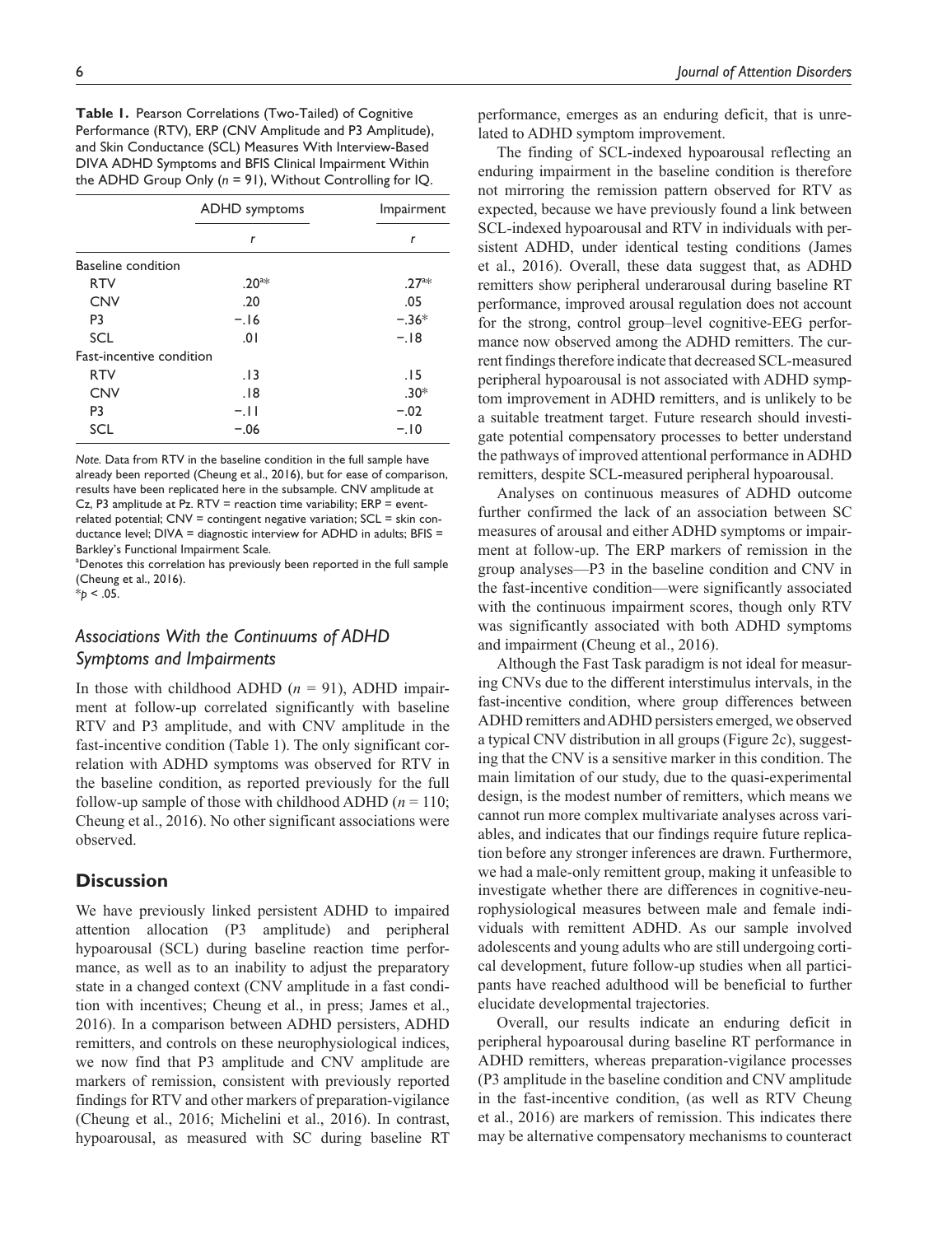the peripheral hypoarousal in ADHD remitters. Yet peripheral hypoarousal is context-dependent, rather than a stable deficit, in ADHD remitters as they, similar to ADHD persisters (James et al., 2016), were indistinguishable from controls on SCL in the faster condition with rewards. Future studies should aim to explore potential compensatory mechanisms that enable efficient preparation-vigilance processes, even in task conditions that induce persisting hypoarousal, in ADHD remitters.

#### **Acknowledgments**

The authors thank all who made this research possible: the participants and their families, Jessica Deadman, Hannah Collyer, and Sarah-Jane Gregori. Special thanks to Jeffrey Dalton from the neuroimaging department for providing the SCanalyse program. Prof. Stephen V. Faraone is the PI on the grant that funded the initial sample recruitment of the ADHD group.

#### **Declaration of Conflicting Interests**

The author(s) declared the following potential conflicts of interest with respect to the research, authorship, and/or publication of this article: Prof. Brandeis has served as an unpaid scientific advisor for an EU-funded neurofeedback trial. Prof. Banaschewski has served in an advisory or consultancy role for Actelion, Hexal Pharma, Eli Lilly and Co., Medice, Novartis, Oxford outcomes, PCM scientific, Shire, and Vifor Pharma. He has received conference support or speaker's fee from Medice, Novartis, and Shire. He is/has been involved in clinical trials conducted by Shire and Vifor Pharma. He has received royalties from Hogrefe, Kohlhammer, CIP Medien, and Oxford University Press. Prof. Asherson has received funding for research by Vifor Pharma, and has given sponsored talks and been an advisor for Shire, Janssen-Cilag, Eli Lilly and Co., Flynn Pharma, and Pfizer, regarding the diagnosis and treatment of ADHD. All funds are received by King's College London and used for studies of ADHD. Dr James, Dr Cheung, Dr Rommel, Dr McLoughlin and Prof. Kuntsi declared no potential conflicts of interest with respect to the research, authorship, and/or publication of this article.

#### **Funding**

The author(s) disclosed receipt of the following financial support for the research, authorship, and/or publication of this article: This project was supported by generous grants from Action Medical Research and the Peter Sowerby Charitable Foundation (Grant GN1777 to Prof. Jonna Kuntsi). Initial cognitive assessments of the ADHD and control groups in childhood, and the recruitment of the control sample were supported by U.K. Medical Research Council Grant G0300189 to Prof. Jonna Kuntsi. Initial sample recruitment of the ADHD group was supported by National Institute of Mental Health Grant R01MH062873 to Prof. Stephen V. Faraone. Sarah-Naomi James was supported by a  $1 + 3$  PhD studentship awarded by the MRC Social, Genetic & Developmental Psychiatry Centre, Institute of Psychiatry, Psychology and Neuroscience, King's College London. Prof. Philip Asherson is supported by generous grants from the National Institute for Health Research Biomedical Research Centre for Mental Health at King's College London, Institute of Psychiatry, Psychology and Neuroscience and South London and Maudsley National Health Service (NHS) Foundation Trust.

#### **References**

- Albrecht, B., Brandeis, D., Uebel, H., Valko, L., Heinrich, H., Drechsler, R., . . . Banaschewski, T. (2013). Familiality of neural preparation and response control in childhood attention deficit-hyperactivity disorder. *Psychological Medicine*, *43*, 1997-2011.
- American Psychiatric Association. (1994). *Diagnostic and statistical manual of mental disorders* (4th ed.). Washington, DC: Author.
- Andreou, P., Neale, B. M., Chen, W., Christiansen, H., Gabriels, I., Heise, A., . . . Kuntsi, J. (2007). Reaction time performance in ADHD: Improvement under fast-incentive condition and familial effects. *Psychological Medicine*, *37*, 1703-1715.
- Banaschewski, T., Brandeis, D., Heinrich, H., Albrecht, B., Brunner, E., & Rothenberger, A. (2003). Association of ADHD and conduct disorder—Brain electrical evidence for the existence of a distinct subtype. *The Journal of Child Psychology and Psychiatry, and Allied Disciplines*, *44*, 356-376.
- Barkley, R. A., & Murphy, K. R. (2006). *Attention deficit hyperactivity disorder: A clinical workbook* (3rd ed.). New York, NY: Guildford Press.
- Bédard, A.-C. V., Trampush, J. W., Newcorn, J. H., & Halperin, J. M. (2010). Perceptual and motor inhibition in adolescents/young adults with childhood-diagnosed ADHD. *Neuropsychology*, *24*, 424-434.
- Biederman, J., Petty, C. R., Ball, S. W., Fried, R., Doyle, A. E., Cohen, D., . . . Faraone, S. V. (2009). Are cognitive deficits in attention deficit/hyperactivity disorder related to the course of the disorder? A prospective controlled follow-up study of grown up boys with persistent and remitting course. *Psychiatry Research*, *170*, 177-182.
- Boucsein, W. (2012). *Electrodermal activity*. New York, NY: Springer Science & Business Media.
- Cheung, C. H. M., McLoughlin, G., Brandeis, D., Banaschewski, T., Asherson, P., & Kuntsi, J. (in press). Neurophysiological correlates of attentional fluctuation in attention-deficit/hyperactivity disorder. *Brain Topography*, 1-13. doi: 10.1007/ s10548-017-0554-2
- Cheung, C. H. M., Rijsdijk, F., McLoughlin, G., Brandeis, D., Banaschewski, T., Asherson, P., & Kuntsi, J. (2016). Cognitive and neurophysiological markers of ADHD persistence and remission. *The British Journal of Psychiatry: The Journal of Mental Science*, *208*, 548-555.
- Cheung, C. H. M., Rijsdijk, F., McLoughlin, G., Faraone, S. V., Asherson, P., & Kuntsi, J. (2015). Childhood predictors of adolescent and young adult outcome in ADHD. *Journal of Psychiatric Research*, *62*, 92-100.
- Faraone, S. V, Biederman, J., & Mick, E. (2006). The age-dependent decline of attention deficit hyperactivity disorder: A meta-analysis of follow-up studies. *Psychological Medicine*, *36*, 159-165.
- Figner, B., & Murphy, R. (2011). Using skin conductance in judgment and decision making research. In M. Schulte-Mecklenbeck, A. Kuehberger, & R. Ranyard (Eds.), *A handbook of process*